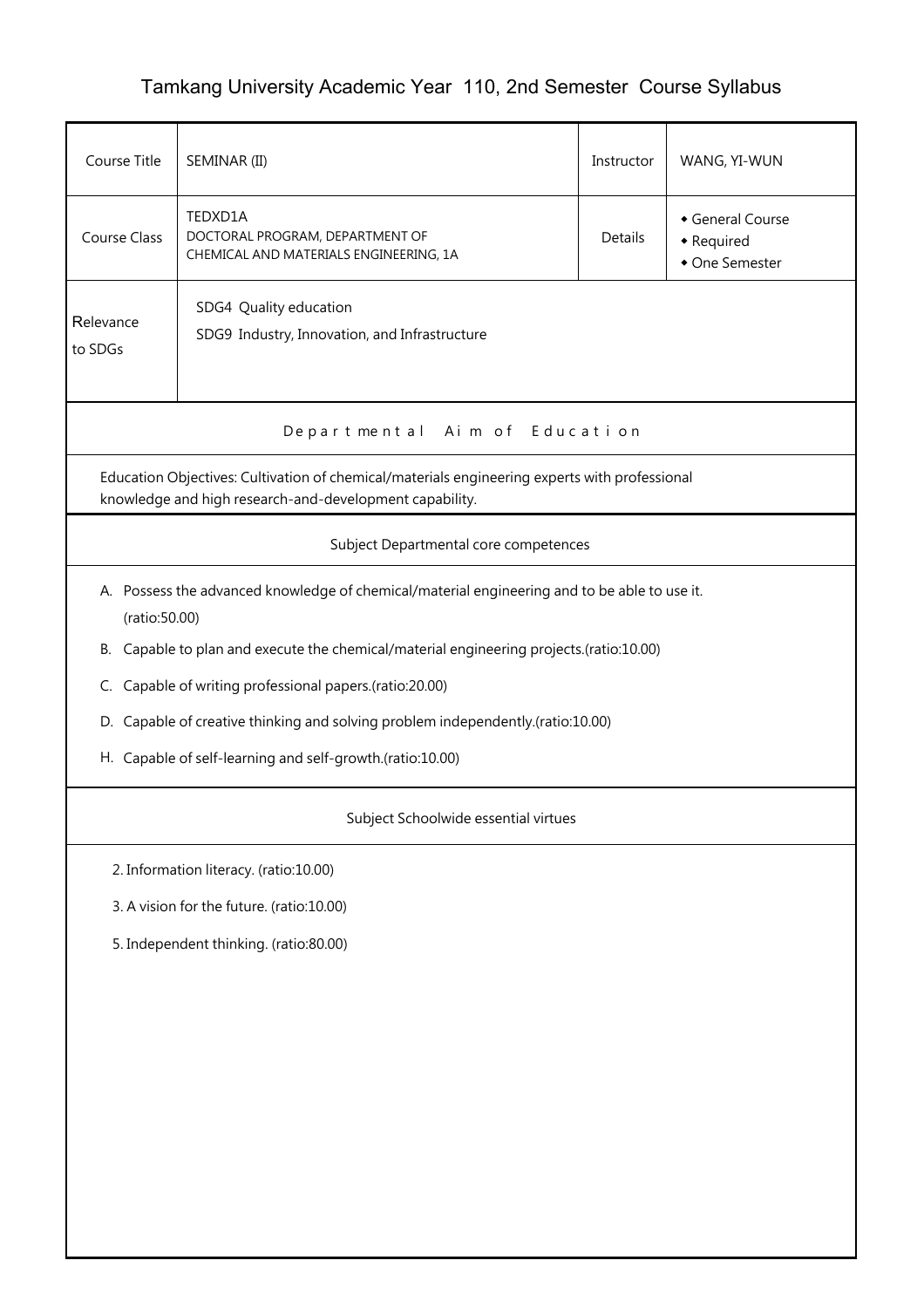|                                                                                                                                                                                                                                                                                                                                                                                                                                                                                                                                                                                                                                                                                                           | Course<br>Introduction                                                      |  | organizing data, reading literature<br>and writing reports.  | This course will train the students to learn the methods of collecting, analyzing,                                 |                                                                                         |
|-----------------------------------------------------------------------------------------------------------------------------------------------------------------------------------------------------------------------------------------------------------------------------------------------------------------------------------------------------------------------------------------------------------------------------------------------------------------------------------------------------------------------------------------------------------------------------------------------------------------------------------------------------------------------------------------------------------|-----------------------------------------------------------------------------|--|--------------------------------------------------------------|--------------------------------------------------------------------------------------------------------------------|-----------------------------------------------------------------------------------------|
| The correspondences between the course's instructional objectives and the cognitive, affective,<br>and psychomotor objectives.<br>Differentiate the various objective methods among the cognitive, affective and psychomotor<br>domains of the course's instructional objectives.<br>I. Cognitive: Emphasis upon the study of various kinds of knowledge in the cognition of<br>the course's veracity, conception, procedures, outcomes, etc.<br>II. Affective: Emphasis upon the study of various kinds of knowledge in the course's appeal,<br>morals, attitude, conviction, values, etc.<br>III. Psychomotor: Emphasis upon the study of the course's physical activity and technical<br>manipulation. |                                                                             |  |                                                              |                                                                                                                    |                                                                                         |
| No.                                                                                                                                                                                                                                                                                                                                                                                                                                                                                                                                                                                                                                                                                                       |                                                                             |  | <b>Teaching Objectives</b>                                   |                                                                                                                    | objective methods                                                                       |
| 1                                                                                                                                                                                                                                                                                                                                                                                                                                                                                                                                                                                                                                                                                                         | Survey and reading of scientific literature.                                |  | Psychomotor                                                  |                                                                                                                    |                                                                                         |
| $\overline{2}$                                                                                                                                                                                                                                                                                                                                                                                                                                                                                                                                                                                                                                                                                            | To learn about recent technologies of chemical and materials<br>engineering |  |                                                              |                                                                                                                    | Cognitive                                                                               |
| 3                                                                                                                                                                                                                                                                                                                                                                                                                                                                                                                                                                                                                                                                                                         |                                                                             |  | To learn how to prepare slides and give an oral presentation |                                                                                                                    | Cognitive                                                                               |
|                                                                                                                                                                                                                                                                                                                                                                                                                                                                                                                                                                                                                                                                                                           |                                                                             |  |                                                              | The correspondences of teaching objectives : core competences, essential virtues, teaching methods, and assessment |                                                                                         |
| No.                                                                                                                                                                                                                                                                                                                                                                                                                                                                                                                                                                                                                                                                                                       | Core Competences                                                            |  | <b>Essential Virtues</b>                                     | <b>Teaching Methods</b>                                                                                            | Assessment                                                                              |
| 1                                                                                                                                                                                                                                                                                                                                                                                                                                                                                                                                                                                                                                                                                                         | <b>ABCDH</b>                                                                |  | 235                                                          | Discussion                                                                                                         | Discussion(including<br>classroom and online),<br>Report(including oral and<br>written) |
| 2                                                                                                                                                                                                                                                                                                                                                                                                                                                                                                                                                                                                                                                                                                         | ABCDH                                                                       |  | 235                                                          | Lecture, Discussion                                                                                                | Discussion(including<br>classroom and online)                                           |
| 3                                                                                                                                                                                                                                                                                                                                                                                                                                                                                                                                                                                                                                                                                                         | ABCDH                                                                       |  | 235                                                          | Lecture, Discussion                                                                                                | Discussion(including<br>classroom and online),<br>Report(including oral and<br>written) |
|                                                                                                                                                                                                                                                                                                                                                                                                                                                                                                                                                                                                                                                                                                           |                                                                             |  |                                                              | Course Schedule                                                                                                    |                                                                                         |
|                                                                                                                                                                                                                                                                                                                                                                                                                                                                                                                                                                                                                                                                                                           | <b>Course Contents</b><br><b>Note</b><br>Date<br>Week                       |  |                                                              |                                                                                                                    |                                                                                         |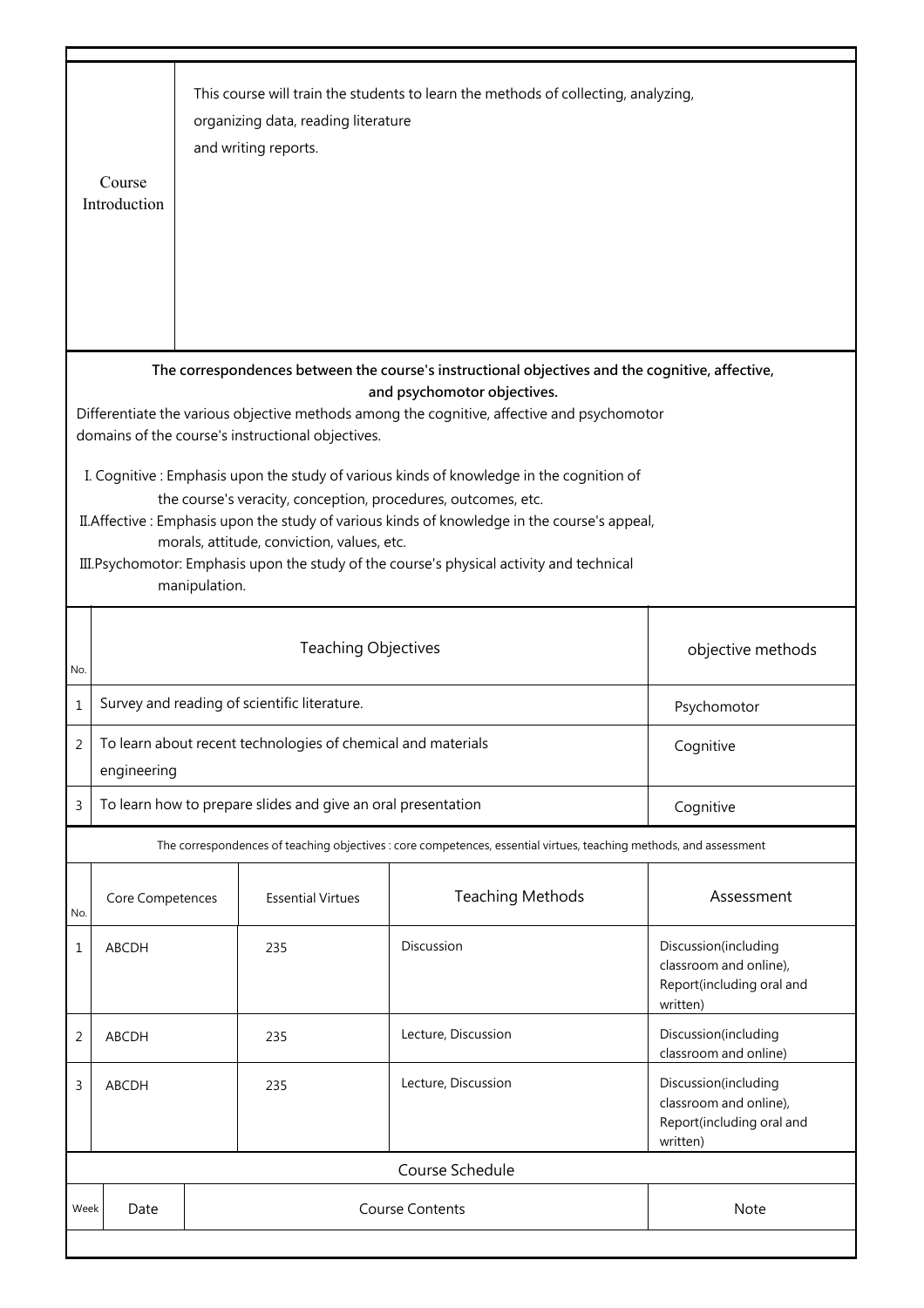| 1                                          | $111/02/21\sim$<br>111/02/25  | Introduction                                                                                                             |  |
|--------------------------------------------|-------------------------------|--------------------------------------------------------------------------------------------------------------------------|--|
| 2                                          | $111/02/28 \sim$<br>111/03/04 | Literature survay                                                                                                        |  |
| 3                                          | $111/03/07 \sim$<br>111/03/11 | Literature survay                                                                                                        |  |
| 4                                          | $111/03/14 \sim$<br>111/03/18 | Data collecting                                                                                                          |  |
| 5                                          | $111/03/21 \sim$<br>111/03/25 | Data collecting                                                                                                          |  |
| 6                                          | $111/03/28 \sim$<br>111/04/01 | Data analysis                                                                                                            |  |
| 7                                          | $111/04/04 \sim$<br>111/04/08 | Data analysis                                                                                                            |  |
| 8                                          | $111/04/11 \sim$<br>111/04/15 | Data analysis                                                                                                            |  |
| 9                                          | $111/04/18 \sim$<br>111/04/22 | Data organization                                                                                                        |  |
| 10                                         | $111/04/25\sim$<br>111/04/29  | Data organization                                                                                                        |  |
| 11                                         | $111/05/02 \sim$<br>111/05/06 | Data organization                                                                                                        |  |
| 12                                         | $111/05/09 \sim$<br>111/05/13 | Invited lecture                                                                                                          |  |
| 13                                         | $111/05/16 \sim$<br>111/05/20 | Invited lecture                                                                                                          |  |
| 14                                         | $111/05/23 \sim$<br>111/05/27 | Invited lecture                                                                                                          |  |
| 15                                         | $111/05/30 \sim$<br>111/06/03 | Oral report                                                                                                              |  |
| 16                                         | $111/06/06 \sim$<br>111/06/10 | Oral report                                                                                                              |  |
| $17\,$                                     | $111/06/13 \sim$<br>111/06/17 | Oral report                                                                                                              |  |
| 18                                         | $111/06/20 \sim$<br>111/06/24 | Oral report                                                                                                              |  |
| Requirement                                |                               |                                                                                                                          |  |
| <b>Teaching Facility</b>                   |                               | Computer, Projector                                                                                                      |  |
| Textbooks and<br><b>Teaching Materials</b> |                               | Steve Wallace, "How to write and submit an academic paper in 16 weeks", Wallace<br>Textbook(s) Academic Publishing, 2009 |  |
| References                                 |                               |                                                                                                                          |  |
|                                            |                               |                                                                                                                          |  |
|                                            |                               |                                                                                                                          |  |